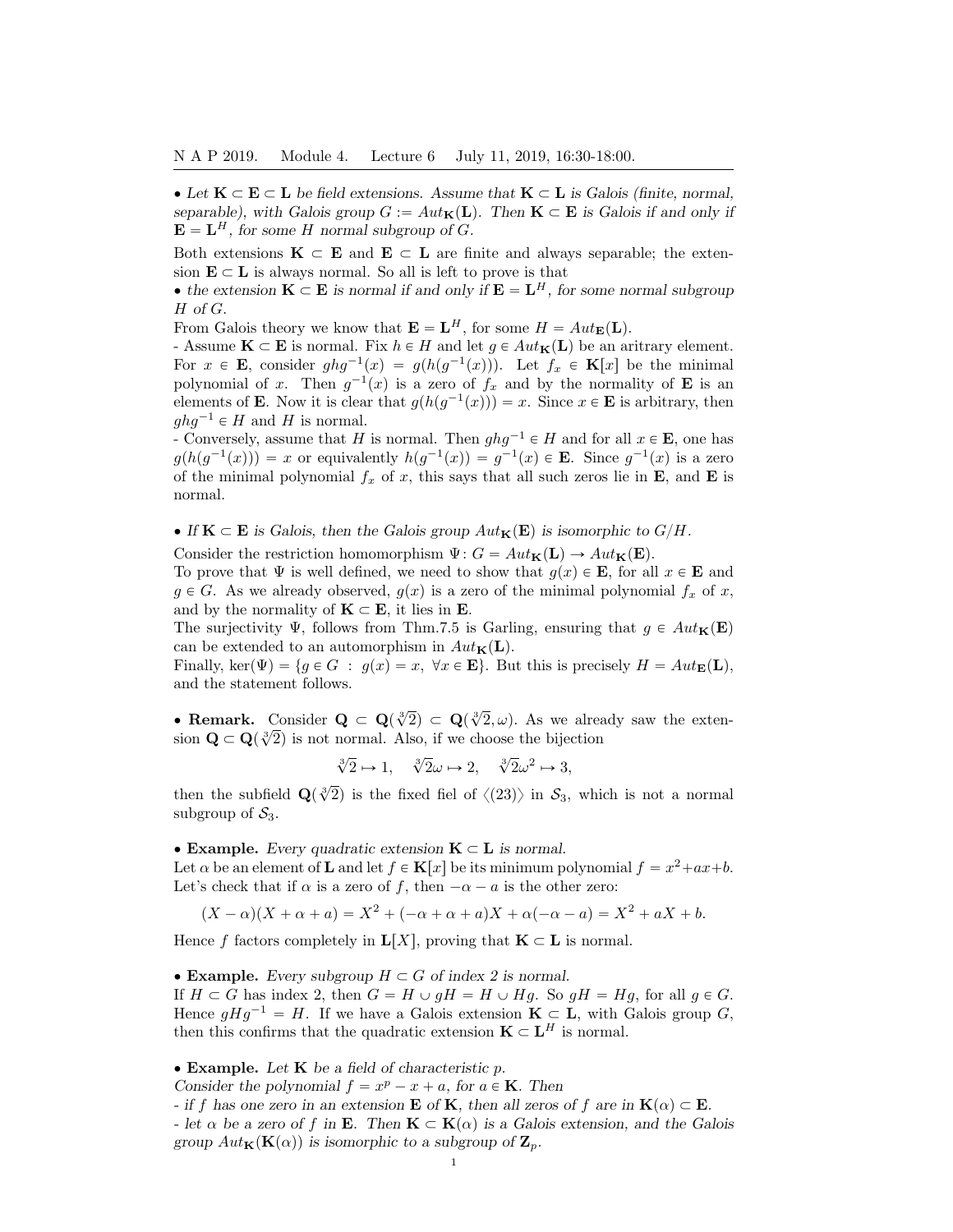- if f has no zero in **K**, then it is irreducible in **K**[x]. In particular, if  $a \in \mathbb{Z}_p^*$ , then f is irreducible in  $\mathbf{Z}_p[x]$ .

- If  $\alpha \in \mathbf{E}$  is a zero of f, one ca see that  $\alpha + b$  is a zero of f if and only if

 $(\alpha + b)^p - (\alpha + b) + a = \alpha^p - \alpha + a + b^p - b = 0 \implies b \in \mathbf{Z}_p.$ 

Hence  $\alpha, \alpha + 1, \ldots, \alpha + (p-1)$  are the p distinct zeros of f: it is clear that they all lie in the same extension as  $\alpha$ .

- Consider the extension  $\mathbf{K} \subset \mathbf{K}(\alpha) \subset \mathbf{E}$ . From what we juste showed,  $\mathbf{K}(\alpha)$  is a splitting fired for f. Hence it is a Galois extension of **K**. Indeed  $[\mathbf{K}(\alpha) : \mathbf{K}] \leq p$ ; moreover, since the minimum polynomial of  $\alpha$  divides f, then all its zeros are distinct and lie in  $\mathbf{K}(\alpha)$ .

Consider now the map

$$
F: Aut_{\mathbf{K}}(K(\alpha)) \to \mathbf{Z}_p, \quad \phi_b \mapsto b,
$$

where  $\phi_b$  indicates the automorphism determined by the condition  $\phi_b(\alpha) = \alpha + b$ . The map F is a homomorphism:  $\phi_b \circ \phi_c = \phi_{b+c}$ . Morever it is injective:  $F(\phi_b) = 0$ iff  $b = 0$  and  $\phi_0 = id$ .

Then  $Aut_{\mathbf{K}}(K(\alpha))$  is isomorphic to a subgroup of  $\mathbf{Z}_p$ . As p is prime, such subgroup is either  $\{0\}$  or  $\mathbf{Z}_p$ . If  $\alpha \in \mathbf{K}$ , then we are in the first case.

- If f has no zero in K, and this is the case when  $\alpha \notin K$ , then  $Aut_{\mathbf{K}}(K(\alpha)) \cong \mathbf{Z}_p$ and

$$
\#Aut_{\mathbf{K}}(K(\alpha)) = [\mathbf{K}(\alpha) : \mathbf{K}].
$$

In particular  $f$  is necessarily irreducible.

• Example. The extension  $\mathbf{Q} \subset \mathbf{Q}(\xi)$ , where  $\xi$  is a primitive  $n^{th}$ -root of 1 and n is not necessarily prime.

The element  $\xi$  is a zero of the  $n^{th}$  cyclotomic polynomial  $\Phi_n$ , which is irreducible of degree  $\varphi(n) := #\mathbf{Z}_n^*$  in  $\mathbf{Q}[x]$  (here  $\varphi$  denotes the Euler  $\varphi$  function). All other zeros of  $\Phi_n$ , which are primitive roots of 1, are of the form  $\xi^m$ , with  $gcd(m, n) = 1$ . The degree of this extension is  $[\mathbf{Q}(\xi) : \mathbf{Q}] = \varphi(n)$ .

The Galois group: there is a group isomorphism  $Aut_{\mathbf{Q}}(\mathbf{Q}(\xi)) \to \mathbf{Z}_n^*$ , given by  $\phi_m \mapsto m$ , where  $\phi_m$  is the automorphism of  $\mathbf{Q}(\xi)$  determined by  $\phi_m(\xi) = \xi^m$ . Recall that, being an automorphism,  $\phi_m$  preserves the order of the elements and that  $order(\xi^m) = order(\xi) = n$  iff  $gcd(m, n) = 1$ . Also note that, if  $gcd(m, n) = d > 1$ , then  $\phi_m(1) = \phi_m(\xi^{n/d} = 1$ , meaning that  $\phi_m$  is not bijective.

• Example. The extension  $\mathbf{Q} \subset \mathbf{Q}(\xi)$ , where  $\xi$  is a primitive 12<sup>th</sup>-root of 1. The element  $\xi$  is a zero of the 12<sup>th</sup> cyclotomic polynomial  $\Phi_{12} = x^4 - x^2 + 1$ , irreducible in  $\mathbf{Q}[x]$ , of degree  $\varphi(12) = 4$ .

The degree of this extension is  $[\mathbf{Q}(\xi) : \mathbf{Q}] = 4.$ 

The Galois group,  $Aut_{\mathbf{Q}}(\mathbf{Q}(\xi)) \cong \mathbf{Z}_{12}^* \cong \mathbf{Z}_2 \times \mathbf{Z}_2$ , is not cyclic and contains 3 subgroups isomorphic to  $\mathbf{Z}_2$ , namely  $H_1 = \langle id, \phi_5 \rangle$ ,  $H_2 = \langle id, \phi_7 \rangle$ ,  $H_3 = \langle id, \phi_{11} \rangle$ . The fixed subfield of each subgroup corresponds to a quadratic extension of Q.

 $-\mathbf{Q}(\xi)^{H_3} = \mathbf{Q}(\xi)^{\phi_{11}} = \mathbf{Q}(\sqrt{3})$ : use the fact that  $\xi + \phi_{11}(\xi) = \xi + \xi^{-1} = \xi + \bar{\xi}$  is an invariant element. Taking  $\xi = e^{2\pi/12}$ , one has  $\xi + \bar{\xi} = 2\cos(\pi/6) = \sqrt{3}$ . Note that the invariant element  $\xi \cdot \phi_{11}(\xi) = 1$ , so it does not help us in determining the fixed subfield.

 $-\mathbf{Q}(\xi)^{H_1} = \mathbf{Q}(\xi)^{\phi_5} = \mathbf{Q}(i)$ : use the fact that  $\xi + \phi_5(\xi)$  is an invariant element and that  $\xi^5 - \xi^3 + \xi = 0$ . Hence  $\xi + \xi^5 = \xi^3$ . Taking  $\xi = e^{2\pi/12}$ , one has  $\xi^3 = e^{\pi/2} = i$ . Note that the invariant element  $\xi \cdot \phi_5(\xi) = \xi^6 = -1$ , so it does not help us in determining the fixed subfield.

 $-\mathbf{Q}(\xi)^{H_2} = \mathbf{Q}(\xi)^{\phi_7} = \mathbf{Q}(\omega)$ , where  $\omega$  is a primitive cubic root of 1: use the fact that  $\xi \cdot \phi_7(\xi) = \xi^8$  is an invariant element. Taking  $\xi = e^{2\pi/12}$ , one has  $\xi^8 = e^{4\pi/3}$ ,